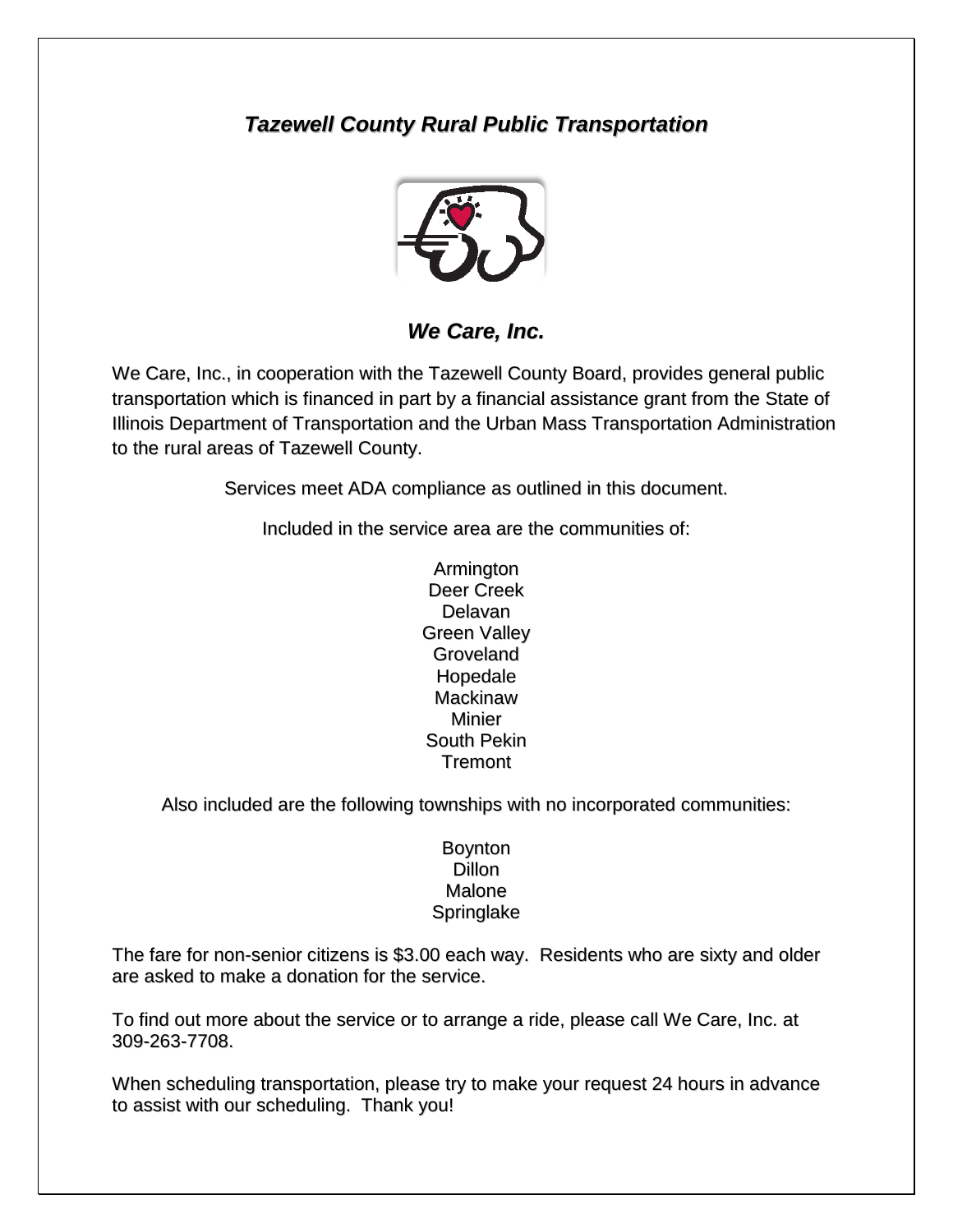### **Purpose**

We Care Inc. (WCI) provides safe and efficient transportation to the communities we serve. WCI provides door-to-door service to the general public, and for the frail, elderly, and persons with disabilities. Door-to-door means that drivers assist clients from their homes and assist them back to the door in a safe and polite manner. All able bodied passengers are given curb-to-curb service, meaning they are picked up in front of their homes and delivered in front of their destinations.

### **Training**

WCI provides training to vehicle operators, including training for the safe operation of the vehicles, adaptive equipment, and proper treatment of the frail, elderly, persons with disabilities, and the ADA regulations.

#### **Maintenance**

All bus operators must include in their pre-trip inspection a check of all lift, ramps, interlocks, inside and outside step lighting, wheelchair securement devices, and radio equipment. Any equipment not operating properly must be reported to the dispatcher immediately. If a spare vehicle is available, the vehicle will be immediately removed from service until the problem is corrected. If a spare vehicle is not available, the vehicle can be used to pick up passengers that don't need the use of the lift. The vehicle will be repaired within 5 days. Each operator will understand how to operate the lift manually so that if the need arises, the operator will be prepared to accommodate the passenger. Bus operators will call all malfunctions of equipment to dispatch so the vehicle can be replaced. In the event that a lift cannot be manually operated while on route to accommodate a passenger, the operator will call dispatch for assistance, and the vehicle will be replaced if one is available. Dispatch will then accommodate the passenger by sending out another bus to pick them up.

#### **Lift and Securement Use**

All bus operators will be trained in the use of all lift and securement equipment. If a passenger using a mobility device cannot be secured by the securement system, the operator must still transport the passenger. Dispatch must be notified of such an occurrence. WCI will transport any type of mobility device and occupant that the lift and vehicle can physically accommodate, unless doing so is inconsistent with legitimate safety requirements. Segways, when used by a person with a disability, as a mobility device, is part of the broad class of mobility aids CFR 49 Part 37 intends will be accommodated. In this way, a Segway occupies a legal position analogous to canes, walkers, etc. Under ADA law, passengers using wheelchairs cannot be required to use a seat belt unless it is also required of all other passengers. Illinois State law requires that seat belts be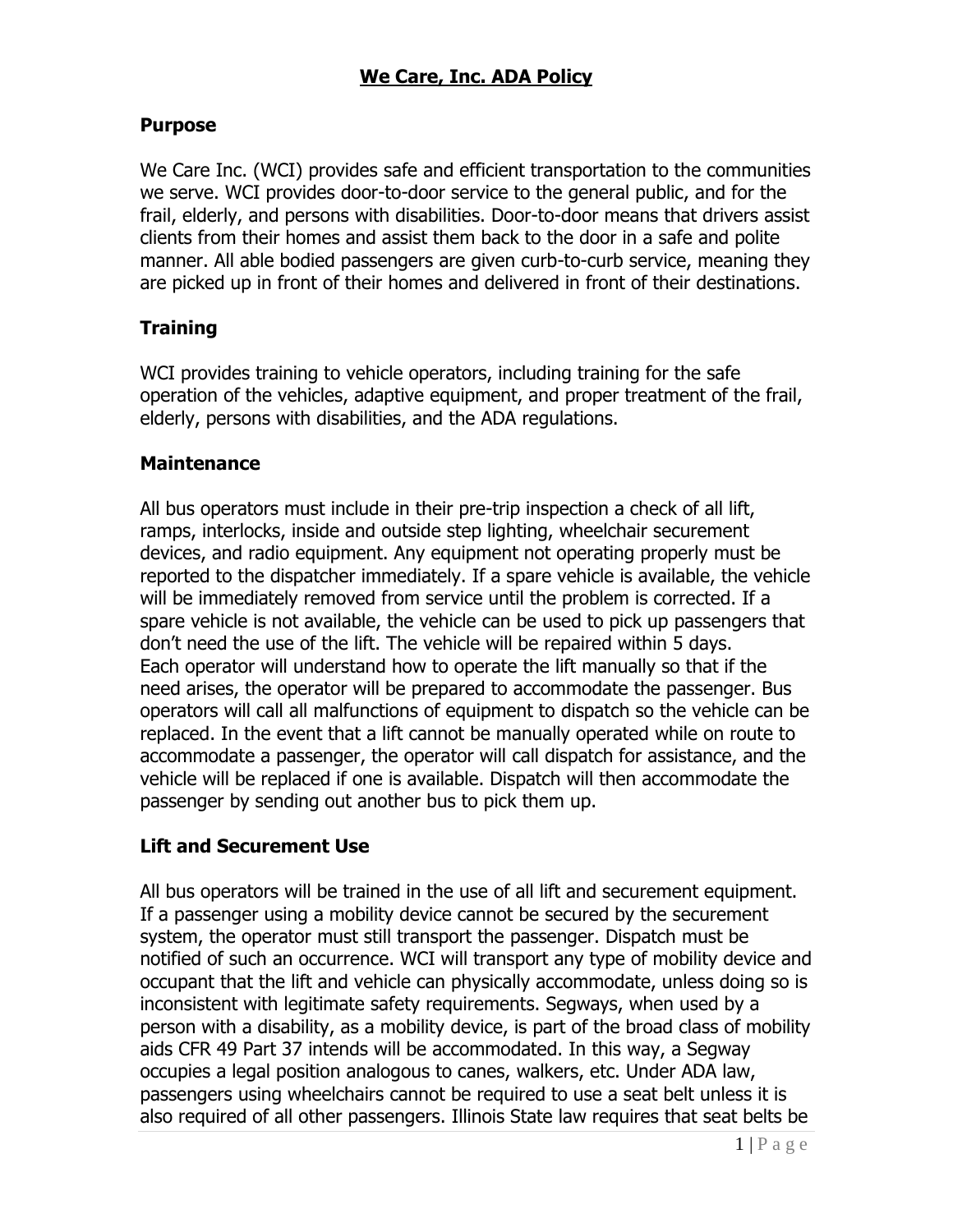used by all passengers and the driver. WCI strongly encourages all passengers to abide by that law. WCI is not required to permit wheelchair users to ride in places other than the designated securement places in the vehicle. WCI may require that a wheelchair user permit his/her wheelchair to be secured and must use securement systems to ensure that the user's chair remains in the securement area. Where necessary or upon request, operators are required to assist an individual with a disability with the use of the securement system, and lift. Operators must leave their seats to assist passengers. The seats must be lifted to make the securement area available. Passengers using wheelchairs cannot be required to transfer to a regular seat, but can be advised that this is allowable. Passengers using wheelchairs are encouraged to ride the lift facing outward, away from the vehicle, but cannot be refused if they wish to face inward. Operators must permit individuals, including standees, to use the lift to board or disembark the vehicle. The only refusal to a passenger to use the lift shall be if the lift cannot be safely deployed at the location.

### **Other Service requirements**

Bus operators may not require an individual with a disability to use designated priority seats, but if the priority seat is occupied by a non-elderly, or a nondisabled passenger, the operator may request that a seat be vacated for an elderly or disabled passenger. Passengers with disabilities will be allowed to travel with a respirator or portable oxygen supply. The oxygen or respirator tank must be secured while on board the vehicle. Passengers with disabilities will be allowed adequate time to complete boarding or alighting the vehicle. Operators are required to offer and assist passengers as needed or requested. Service animals are allowed on vehicles. A service animal is any animal described as any guide dog, signal dog, or other animal individually trained to provide assistance to an individual with a disability. Service animals are allowed on the bus without muzzles. Operators may ask the person who has the animal, what service it has been trained for. Operators may not insist on proof that the animal is a service animal. A service animal may be excluded from riding if the animal's behavior poses a direct threat to the health or safety of others. The animal must show aggressive behavior, not just because it barks.

#### **Personal Care Attendants**

Disabled passengers are allowed one PCA to ride with them at no charge. A PCA is someone designated or employed specifically to help the eligible individual to meet his/her personal needs.

#### **Companion Riders**

Companion riders may accompany riders. Companion riders must pay the appropriate fare. If someone does not indicate use of a PCA, then any individual accompanying him/her will be regarded simply as a companion.

#### **Entering a person's home or private residence**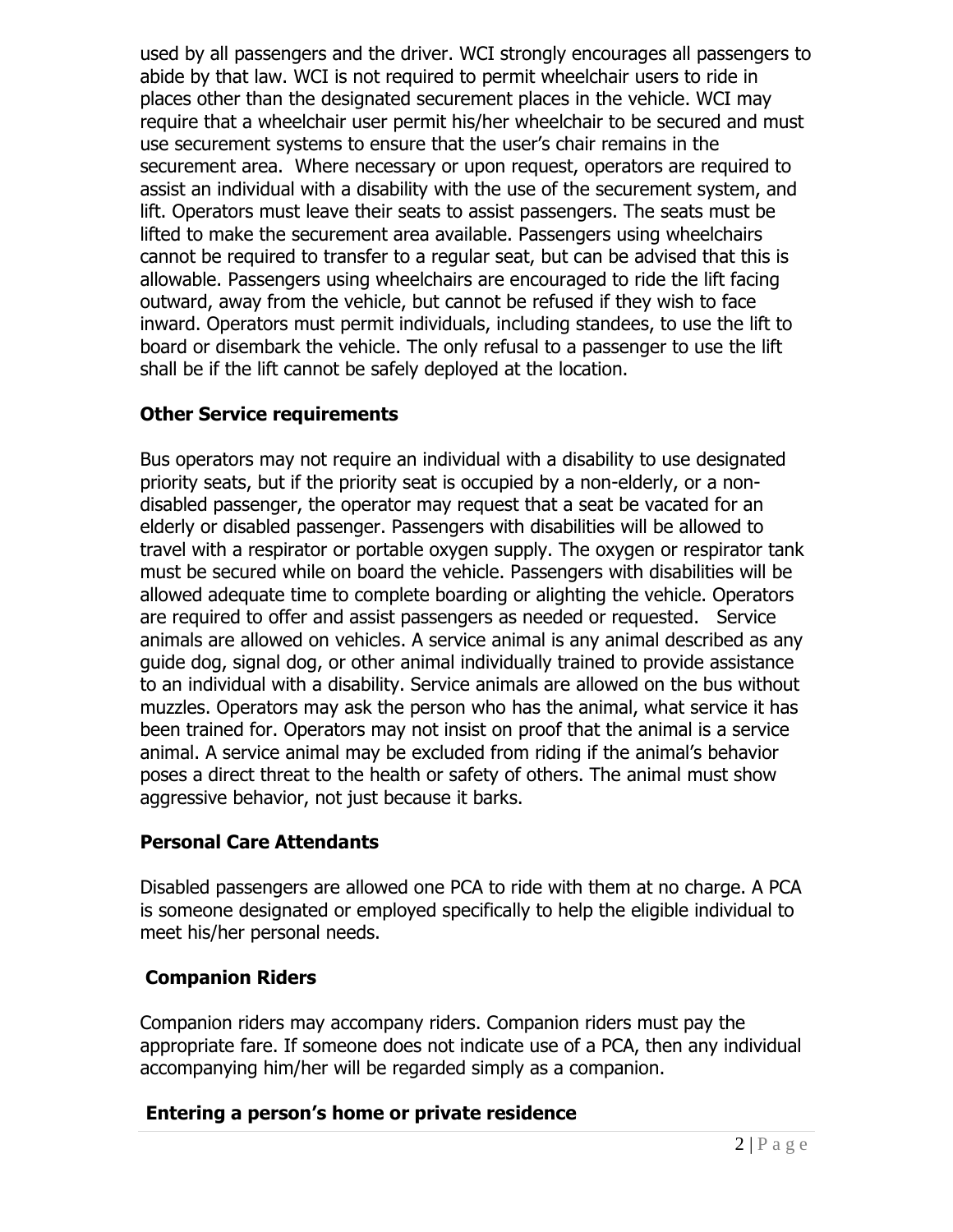Drivers are prohibited from entering the passenger's home or private residence under normal circumstances. The only time it is allowed is if a medical emergency would require them to do so. Likewise, drivers are prohibited from taking passengers past the front door of their destination, such as a Doctor's office or other type of building.

# **Observing Privacy Rights**

No personal identification information such as social security numbers, or D.O.B. will be disclosed, unless mandated by law. Any other information obtained that might assist in safely transporting WCI passengers may be shared with anyone that can be of benefit to achieving those ends. WCI will take reasonable technical and organizational precautions to prevent the loss, misuse, or alteration, of all personal information.

# **Cancellations/No shows**

If the bus is dispatched to pick up a passenger and a passenger is a no show, or does not ride, but has failed to notify the office to cancel their ride, the passenger or agency is required to pay for the trip. The regulations permit transit providers to suspend Para transit service to those persons who establish a "pattern or practice" of missing scheduled rides. Service can be suspended for a "reasonable period of time". Allowances must be made for missed trips that are beyond the control of the individual. Before service can be suspended for cause under this provision, individuals must be provided with an opportunity to appeal the proposed suspension.

# **Disruptive Passengers/ Suspension of Service**

WCI requires all passengers to be courteous and considerate of other passengers and the driver. Instructions from the driver are to be followed by all passengers. Behavior that may affect the safety of other passengers, drivers, or others will not be tolerated. A case by case ruling will decide the continuation of carriage of such persons or groups and may require the presence of one or more PCAs to be provided by the family/residential, social welfare/health care agency as appropriate. Inappropriate behavior will result in the passenger being suspended from riding WCI vehicles until the situation has been rectified. Inappropriate behavior includes, but is not limited to, eating, drinking, use of tobacco products, foul language, disruptive behavior, and harassment of other passengers or the driver, horseplay, fighting, carrying of weapons, possession of illegal drugs, or having open containers of alcohol on the vehicle. Transportation of any hazardous substance (acids, gasoline, etc.) is prohibited. WCI reserves the right to refuse service to any individual violating these procedures. Conduct which is related to a person's disability and which simply annoys or offends is not considered to be grounds to refuse service.

## **Suspension Appeals**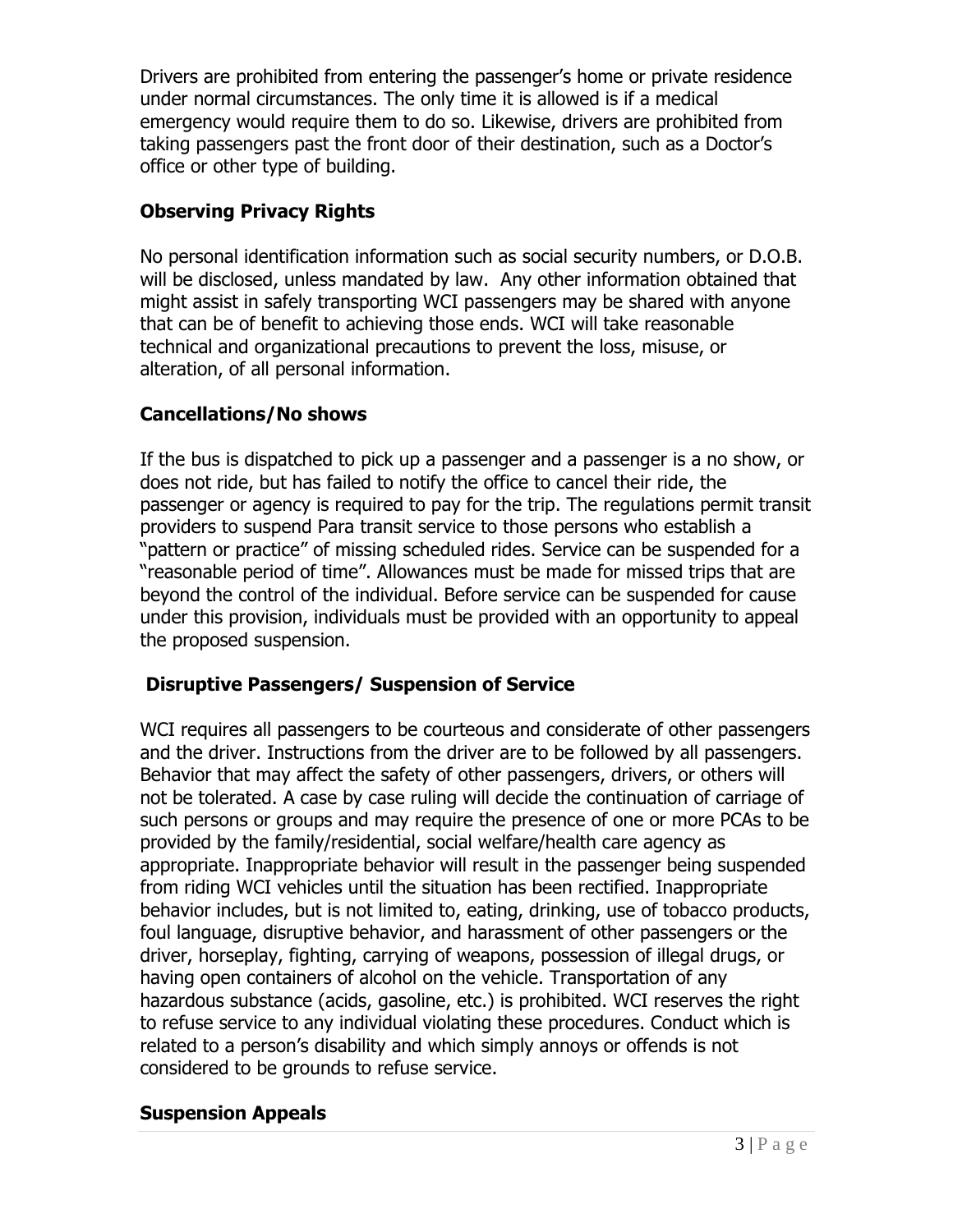A passenger appealing a suspension of services decision must state, in writing, the reasons why he/she disagrees with the supervisor's decision within 15 days of the suspension. The Executive Director, or Board of Directors shall reply, in writing, to the passenger within 30 days of the date the written appeal is received.

## **Illinois Relay Service**

The Illinois Relay Service makes it possible for those who have difficulty understanding or being understood on the telephone communicate fully each time they make or receive a call. To use the Illinois Relay Service, one person uses a TTY (teletypewriter) or a computer to communicate via the phone. TTY's vary, but most have screens that allows users to read what is said, and keyboards to type a response. They are typically used by people with speech that is difficult to distinguish over the phone, and by the hearing impaired. The Illinois Relay Service provides a link called a Communications Assistant (CA) whose basis function is to voice exactly what the TTY user types. When the standard telephone user responds, the CA types everything that he or she hears.

The system is open 24 hours a day and is free of charge.

 TTY Dial 1-800-526-0844 Voice User Dial 1-800-526-0857

Test Telephone (TTYs) can be obtained at no charge by qualified Illinois residents from the Illinois Telecommunications Access Corp. (ITAC). For more information contact:

ITAC 907 Clocktower Drive Suite B Springfield IL 62704 Accessible Formats

Copies of We Care Inc.'s brochures are available in large print, and computer disc, upon request.

We Care Inc. can be contacted at:

| Phone | (309) 263-7708   |
|-------|------------------|
| Fax   | $(309)$ 263-4011 |
| Mail  | P.O. Box 16      |
|       | Morton IL 61550  |

If you feel you believe you have been discriminated against contact: